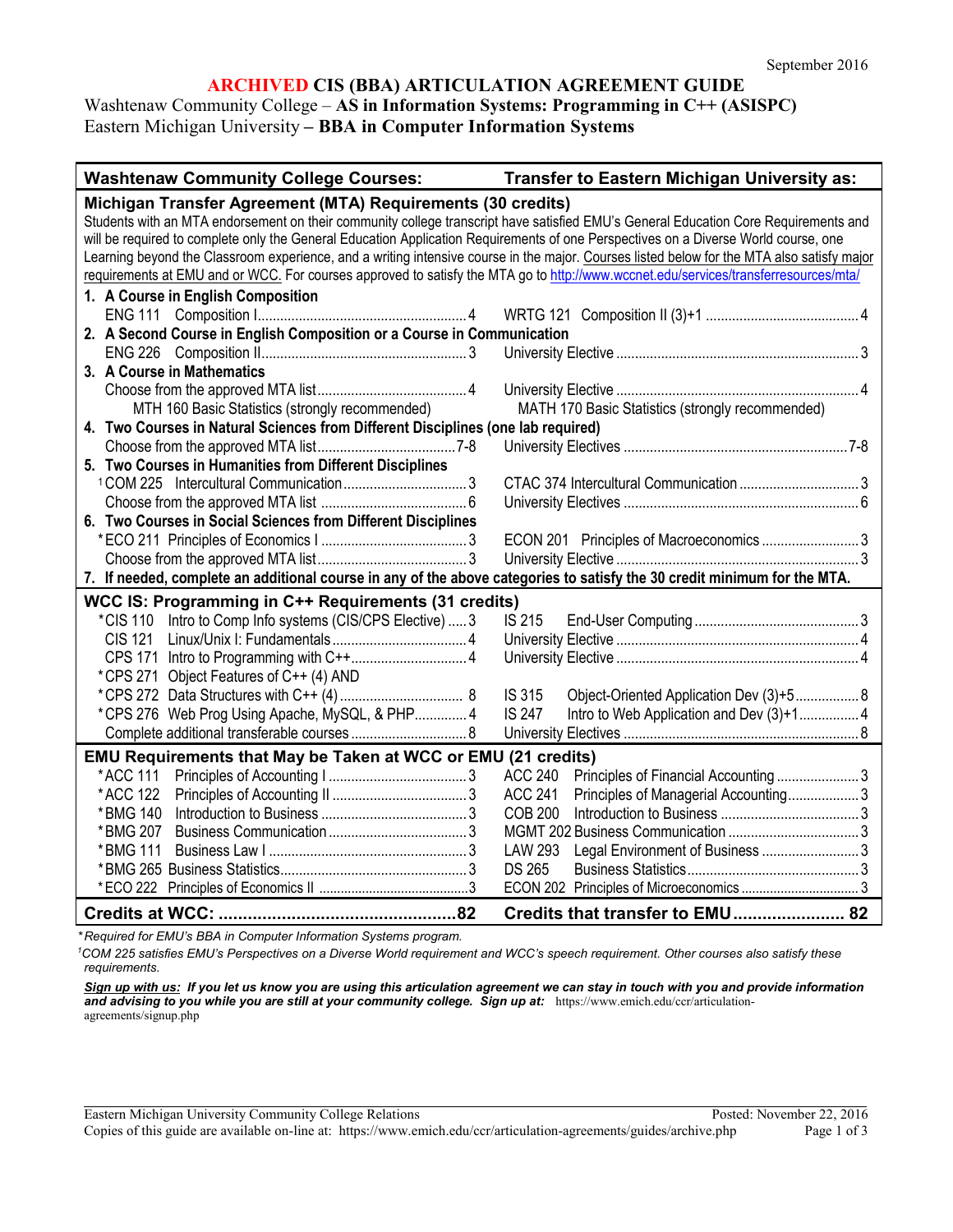# **ARCHIVED CIS (BBA) ARTICULATION AGREEMENT GUIDE**

Washtenaw Community College – **AS in Information Systems: Programming in C++ (ASISPC)** Eastern Michigan University **– BBA in Computer Information Systems**

# **Completion of the Bachelor of Business Administration Program at EMU**

| <b>Business Administration Core</b>                                                                                                                                                                                                                                                                                                                                                                                                                                                        | $(15 \text{ credits})$<br>3 |  |
|--------------------------------------------------------------------------------------------------------------------------------------------------------------------------------------------------------------------------------------------------------------------------------------------------------------------------------------------------------------------------------------------------------------------------------------------------------------------------------------------|-----------------------------|--|
| MGMT 386 Organizational Behavior & Theory3                                                                                                                                                                                                                                                                                                                                                                                                                                                 |                             |  |
| OM 374 Intro to Production/Operations Mgmt3                                                                                                                                                                                                                                                                                                                                                                                                                                                |                             |  |
| <b>Discipline Requirements</b><br>Business Data Comm & Comp Networks<br>IS 320<br>IS 350 Enterprise Resource Planning and Architecture 3<br>IS 425 IS Project and Risk Management3<br>IS 449W IS Strategy, Management & Acquisition3<br>IS 310 Social Media for Business (3)<br>IS 410 Business Intelligence (3)<br>IS 415 Business Mobile Application Development (3)<br>IS 427 Business Process and Identity Management (3)<br>IS 437 Intro to Business Information Technology Audit (3) | (24 credits)<br>3           |  |
| <b>LBC Requirement</b><br>One Learning beyond the Classroom (LBC) course or noncredit<br>experience must be completed at EMU. Consult College of<br>Business advisor for options.                                                                                                                                                                                                                                                                                                          | $(0-3$ credits)             |  |
| <b>University Electives</b><br>Complete enough credits to bring the minimum at the four-year<br>college level to 42 credits. Additional electives may be<br>required at EMU if fewer than 82 credits are transferred.                                                                                                                                                                                                                                                                      | $(0-3$ credits)             |  |
|                                                                                                                                                                                                                                                                                                                                                                                                                                                                                            |                             |  |
|                                                                                                                                                                                                                                                                                                                                                                                                                                                                                            |                             |  |

## **Sample Sequence for completing the program:**

Courses may not be offered every semester. Consult with a COB advisor to make a course plan.

| <b>Fall Semester</b>                                   | (12 Credits) |
|--------------------------------------------------------|--------------|
|                                                        |              |
| IS 320 Business Data Comm & Comp Networks3             |              |
| MGMT 386 Organizational Behavior & Theory 3            |              |
|                                                        |              |
| Winter Semester                                        | (12 Credits) |
|                                                        |              |
|                                                        |              |
|                                                        |              |
| IS 417 Systems Analysis and Design 3                   |              |
| <b>Fall Semester</b>                                   | (12 Credits) |
|                                                        |              |
| OM 374 Intro to Production/Operations Mgmt3            |              |
| IS 350 Enterprise Resource Planning and Architecture 3 |              |
| IS 425 IS Project and Risk Management 3                |              |
| <b>Winter Semester</b>                                 | (6 Credits)  |
| IS 449W Information Systems Integration3               |              |
|                                                        |              |
|                                                        |              |
|                                                        |              |